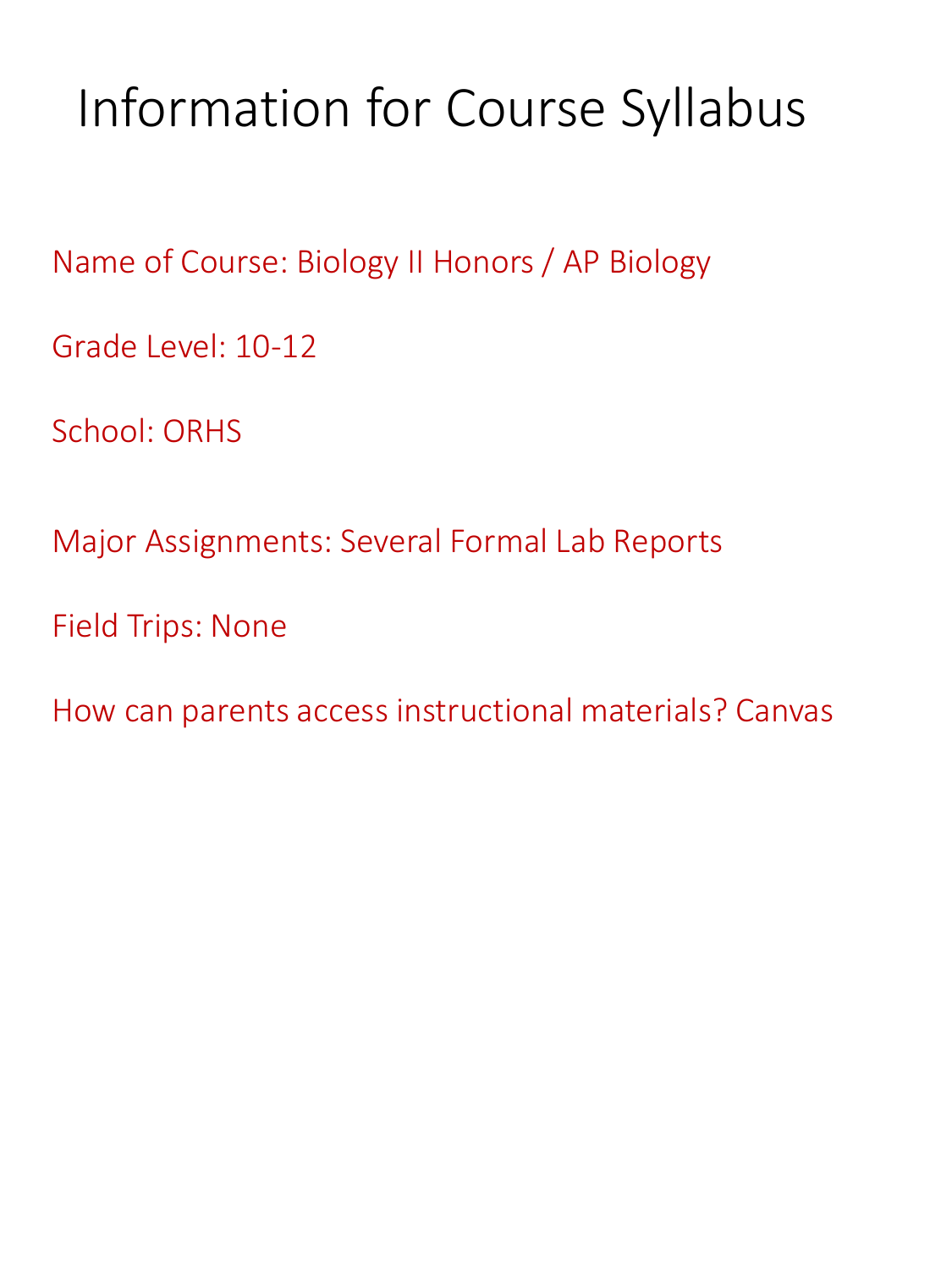|              |                          | Variance and Standard Deviation |
|--------------|--------------------------|---------------------------------|
|              | n                        |                                 |
| Biology      | $\checkmark$<br><b>S</b> | <b>Standard Error</b>           |
|              |                          |                                 |
| $\mathbf{a}$ | ω                        | The Chi-Square Test             |
|              |                          |                                 |

|                   | <b>Atomic Structure and Bonding</b>        |
|-------------------|--------------------------------------------|
|                   | Water and pH                               |
|                   | Dehydration Synthesis and Hydrolysis       |
| Chemistry of Life | <b>Protein Structures and Denaturation</b> |
|                   | <b>Protein Functions</b>                   |
|                   | <b>Organic Compounds</b>                   |
|                   | <b>Enzymes and Free Energy</b>             |
|                   | <b>Collision Theory</b>                    |
|                   | <b>Enzyme Structure and Function</b>       |
|                   | <b>Enzyme Regulation</b>                   |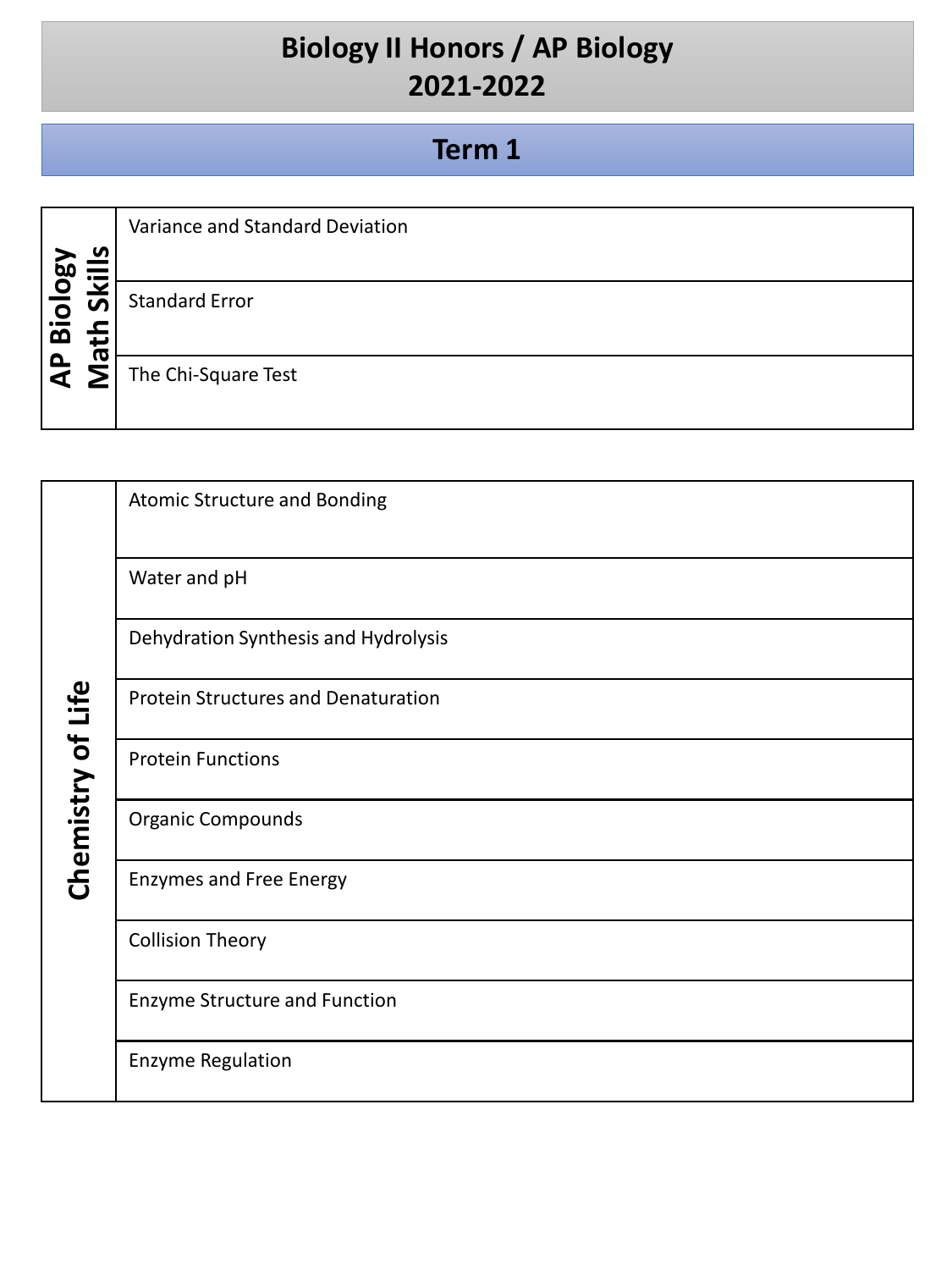| and Function   | Cell Size and Surface Area to Volume Ratio |
|----------------|--------------------------------------------|
|                | Prokaryotes and Eukaryotes                 |
|                | Cell Structure                             |
|                | <b>Cell Modeling</b>                       |
|                | <b>Cell Specialization</b>                 |
|                | The Plasma Membrane                        |
|                | <b>Membrane Transport</b>                  |
|                | <b>Facilitated Diffusion</b>               |
|                | <b>Osmosis and Tonicity</b>                |
| Cell Structure | <b>Water Potential</b>                     |
|                | Proving Osmosis and Diffusion              |
|                | <b>Active Transport</b>                    |
|                | <b>Cellular Transport Modeling</b>         |

|            | Pigments and Light Absorption                |
|------------|----------------------------------------------|
| Energetics | Photosynthesis                               |
|            | Photosynthesis: The Light Dependent Reaction |
| Cellular   | Photosynthesis: The Calvin Cycle             |
|            | C4 and CAM Pathways                          |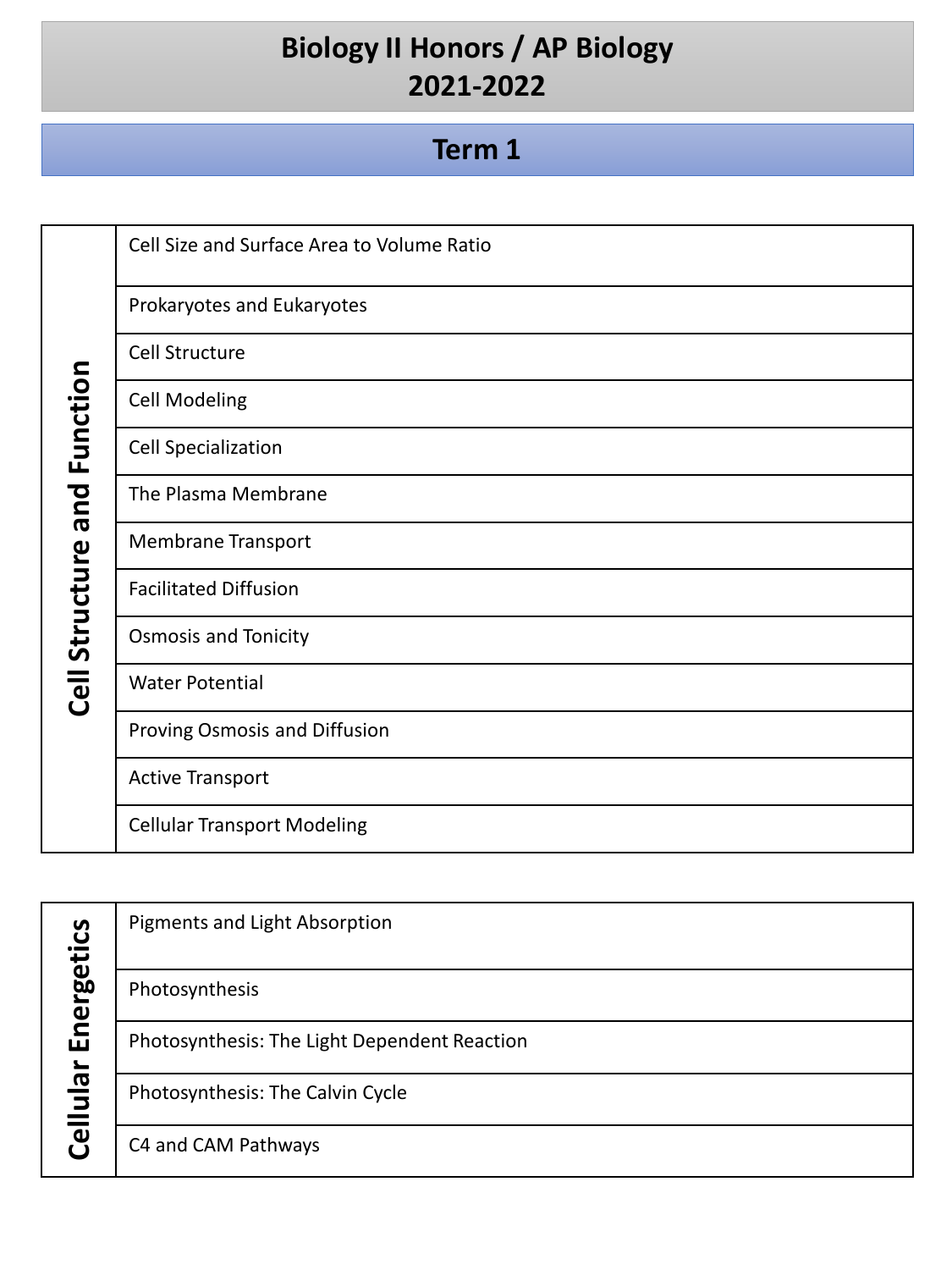|            |   | <b>Cellular Respiration</b>                |
|------------|---|--------------------------------------------|
|            |   |                                            |
| Energetics |   | <b>Aerobic Cellular Respiration</b>        |
|            | پ | Chemiosmosis and Oxidative Phosphorylation |
| $\vec{p}$  | 0 |                                            |
|            |   | <b>Chemical Energy</b>                     |
| Cellul     |   | Anaerobic Cellular Respiration             |
|            |   |                                            |

|                            |                                             | Cell Communication and Signal Transduction |
|----------------------------|---------------------------------------------|--------------------------------------------|
|                            |                                             | <b>Types of Receptor Proteins</b>          |
| Cell Communication and The | $\frac{1}{\sigma}$<br>><br>Ó<br><b>Cell</b> | Amplification and Inhibition               |
|                            |                                             | Feedback                                   |
|                            |                                             | The Cell Cycle                             |
|                            |                                             | Mitosis                                    |
|                            |                                             | Cancer                                     |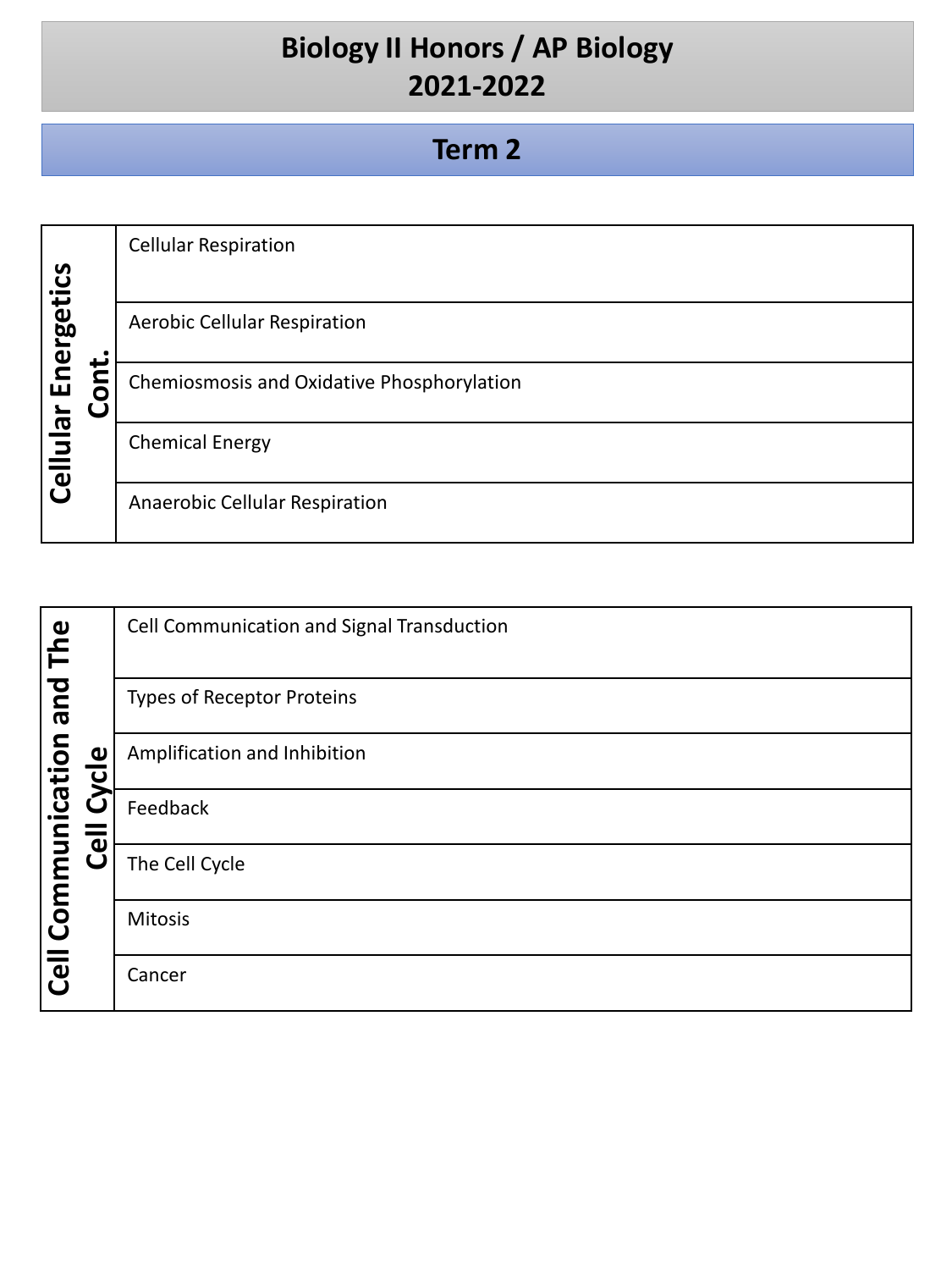|          | Meiosis                              |
|----------|--------------------------------------|
|          | <b>Cell Reproduction Modeling</b>    |
|          | Probability and Inheritance          |
|          | <b>Using Punnett Squares</b>         |
|          | Incomplete Dominance and Codominance |
| Heredity | Multiple Alleles and Blood Types     |
|          | Special Cases of Inheritance         |
|          | Gene Linkage                         |
|          | Sex-Linkage                          |
|          | <b>Genetic Disorders</b>             |
|          | Karyotypes                           |
|          | Pedigrees                            |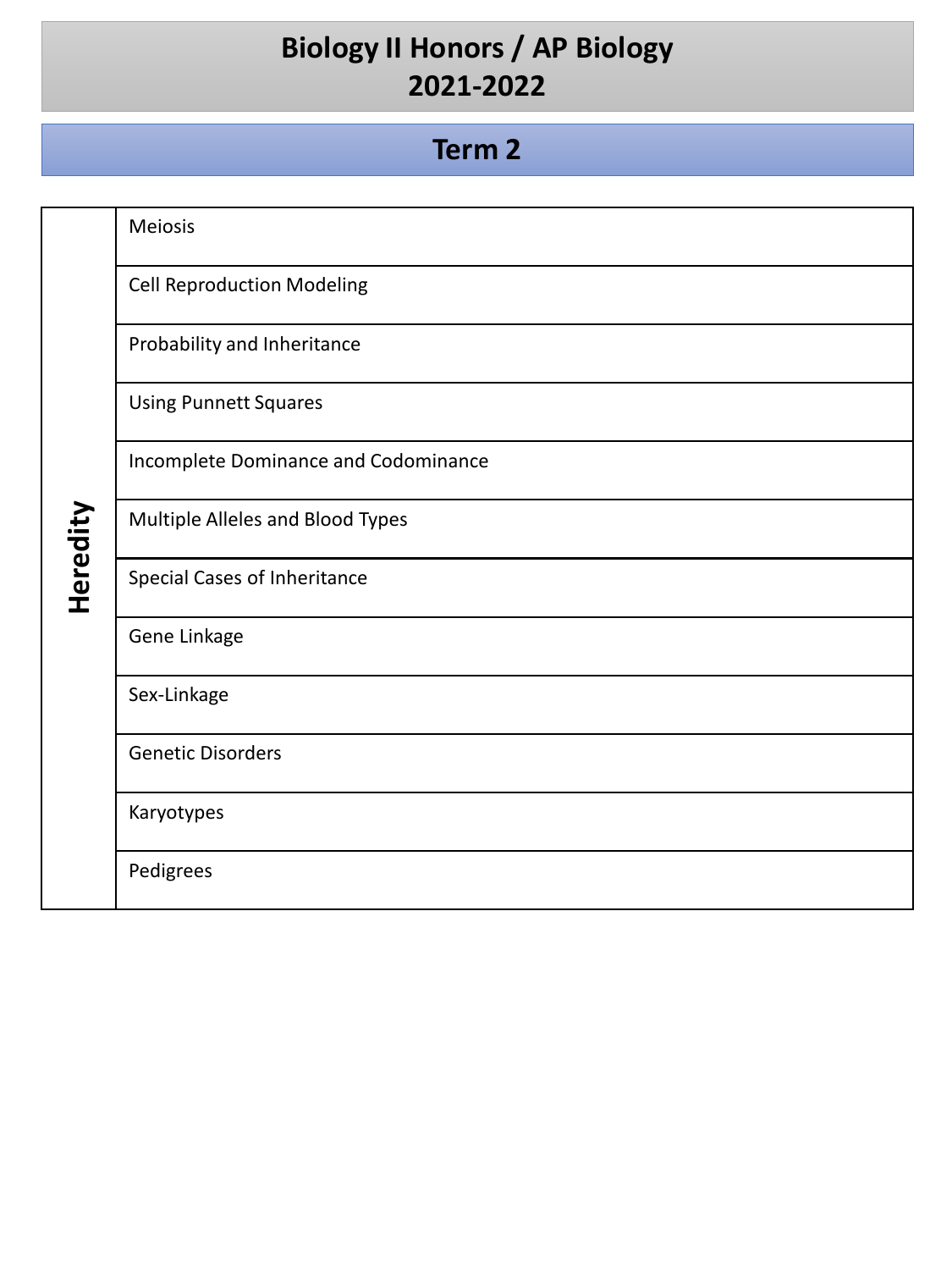|                              | DNA and RNA                                                       |
|------------------------------|-------------------------------------------------------------------|
|                              | <b>DNA Replication</b>                                            |
|                              | <b>Modeling DNA Replication</b>                                   |
|                              | <b>Gene Mutations</b>                                             |
|                              | <b>Chromosomal Mutations</b>                                      |
|                              | The Central Dogma Theory                                          |
| Regulation<br>Expression and | Gene Expression: Transcription                                    |
|                              | The Genetic Code                                                  |
|                              | Gene Expression: Translation                                      |
|                              | <b>Gene Expression Modeling</b>                                   |
|                              | <b>Gene Regulation</b>                                            |
|                              | Prokaryote Gene Regulation: The Operon                            |
|                              | Eukaryote Gene Regulation: Transcription Factors and the Enhancer |
|                              | <b>Gene Regulation Modeling</b>                                   |
|                              | Eukaryote Gene Regulation after Transcription                     |
|                              | Epigenetics                                                       |
|                              | <b>Restriction Enzymes</b>                                        |
| Gene                         | Gel Electrophoresis                                               |
|                              | <b>Restriction Mapping</b>                                        |
|                              | <b>Recombinant DNA and Bacterial Transformation</b>               |
|                              | <b>Viral Vectors</b>                                              |
|                              | Microarrays                                                       |
|                              | DNA Sequencing and Human Genome Project                           |
|                              | <b>Genetic Engineering</b>                                        |
|                              | Human Gene Therapy                                                |
|                              | <b>Cloning and Bioethics</b>                                      |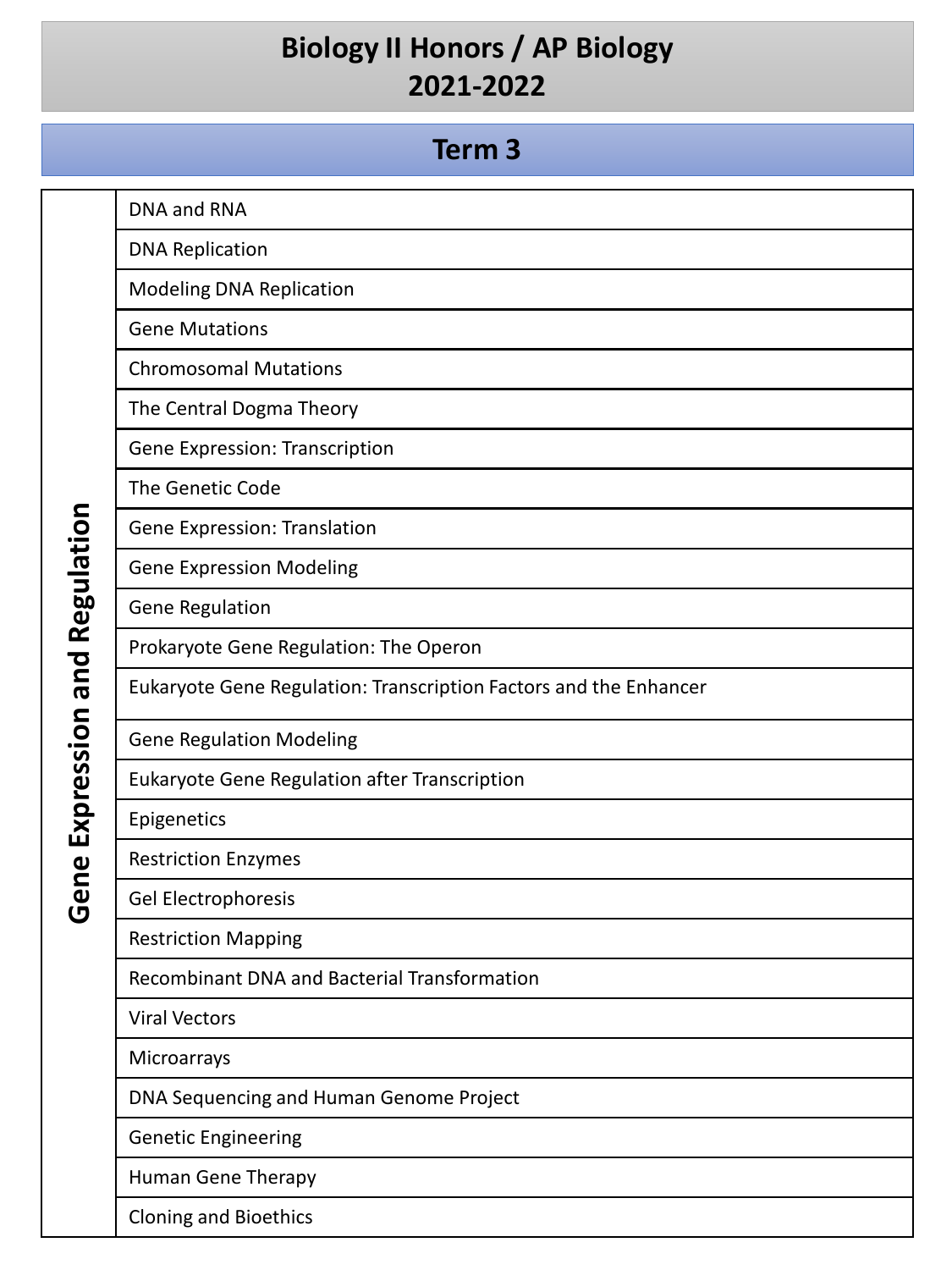|                   | Term <sub>3</sub>                   |
|-------------------|-------------------------------------|
|                   | <b>Evolution Revolutions</b>        |
|                   | <b>Natural Selection</b>            |
|                   | <b>Stickleback Evolution</b>        |
|                   | <b>Patterns of Selection</b>        |
| Natural Selection | Hardy-Weinberg Equilibrium          |
|                   | <b>Evidence of Evolution</b>        |
|                   | Speciation                          |
|                   | Modes of Evolution                  |
|                   | Phylogenetics                       |
|                   | <b>Classification and Diversity</b> |
|                   | History of Life                     |